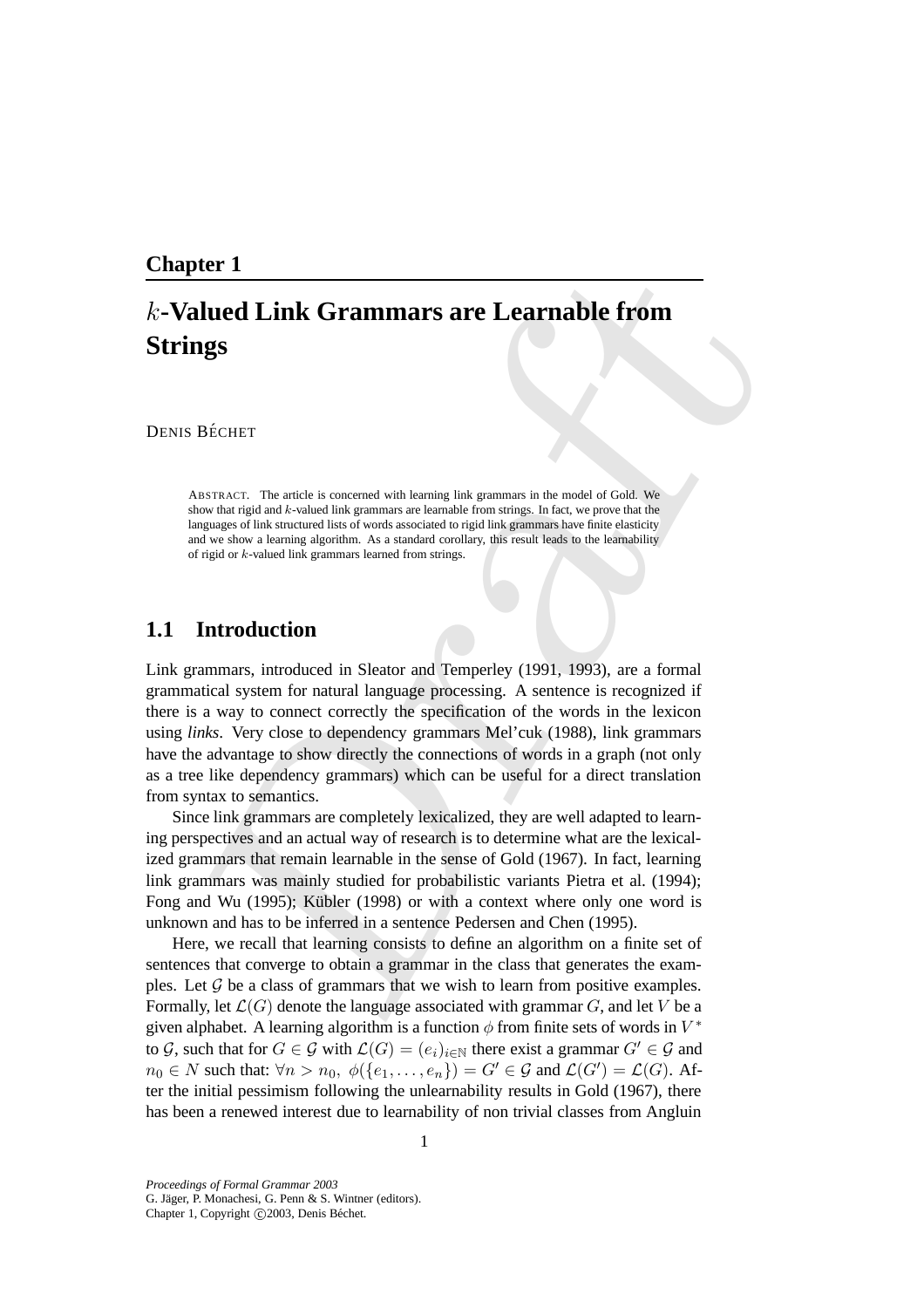(1980) and Shinohara (1990). Recent works from Kanazawa (1998) have answered the problem for different classes associated to classical categorial grammars. In the paper, we try to answer to the question for link grammars: are they learnable from strings?

strings?<br>
The paper is organized as follows. Section 2 presents link grammars. Section 2<br>
Teminds some useful properties on languages and learning algorithms. Section a<br>
gives the main lemmars rigid untyped link the gramm The paper is organized as follows. Section 2 presents link grammars. Section 3 reminds some useful properties on languages and learning algorithms. Section 4 gives the main lemma: rigid untyped link net grammars have finite elasticity and thus is learnable. This section ends with a learning algorithm for this class of structured languages. Section 5 extends this result and proves that k-valued link grammars are learnable from strings. Section 6 concludes and gives some perspectives.

## **1.2 Link Grammar**

A link grammar connects the words of a sentence by links so as to satisfy:

- **Planarity**: The links do not cross.
- **Connectivity**: The graph is connected.
- **Ordering**: The lexicon gives the left and right possible linkages of each word.
- **Exclusion**: No two links may connect the same pair of words.

For instance, the link grammar with the following nodes:



accepts the sentence "the cat eats the mouse":



A link is annotated with a primitive type that must match the left and right constraints of the two linked words. It corresponds to a functional dependency: S for subject, D for determinant, O for object.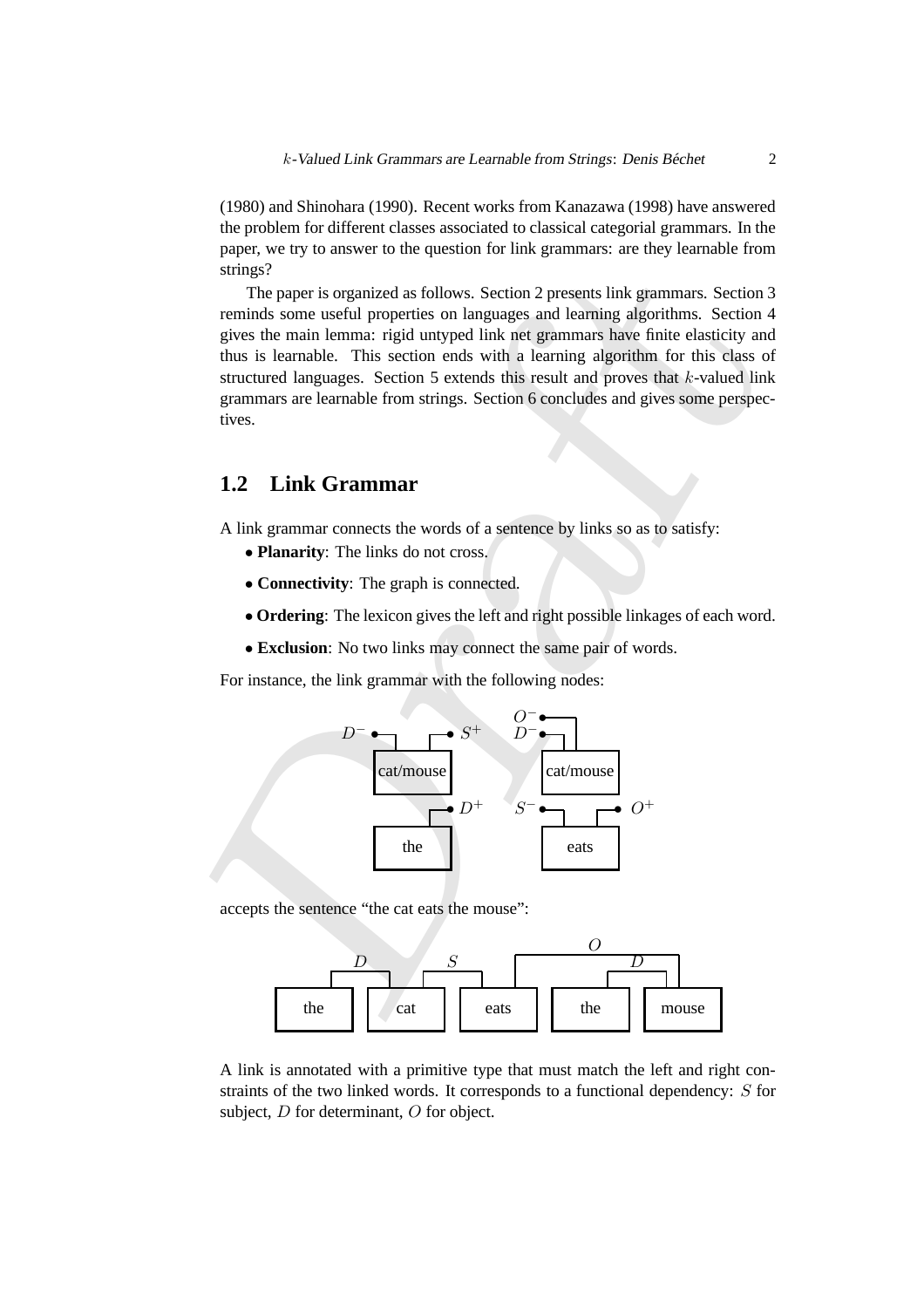### **1.2.1 Formal Definitions**

- Let Σ be an *alphabet* and Pr a set of *primitive types*.
- A *link net* is a non-empty, planar and connected graph with a total order on vertices which must be on the border of the graph and where edges are annotated by primitive types and vertices by words. The set of link nets over  $\Sigma$  is noted  $\mathcal{N}_{Pr}(\Sigma)$ . Formally, let  $(\mathcal{V}, \leq)$  be a totally ordered set (N for instance), a link net is a structure  $(V, w, E, t)$  where:
	- $V \subseteq V$ , the vertices, is a non-empty finite subset of V written  $(v_1, \ldots, v_n)$ where  $n = \#V$  and  $v_1 < \cdots < v_n$ ;
	- $w: V \mapsto \Sigma$  maps each vertex to a word:
	- $E \subseteq V \times V$ , the edges, is a symmetrical<sup>1</sup> and anti-reflexive<sup>2</sup> subset of  $V \times V$ ;
	- $-t : E \mapsto Pr$  maps each edge to a primitive type;
	- The edges do not cross<sup>3</sup>: if  $(a, b) \in E$  and  $(c, d) \in E$  such that  $a < b$  and  $c < d$  then it is not possible that  $a < c < b < d$  or  $c < a < d < b$ .
	- The graph  $(V, E)$  is connected<sup>4</sup>.



Figure 1.1: A link net

- An *untyped link net* is a link net where edges are not annotated by primitive types. If  $N = (V, w, E, t)$  is a link net, we write  $untyped(N) = (V, w, E)$  the corresponding untyped link net. The set of untyped link nets over  $\Sigma$  is noted  $\mathcal{N}(\Sigma).$
- The *yield* of a link net  $N = ((v_1, \ldots, v_n), w, E, t)$  or of an untyped link net  $N = ((v_1, \ldots, v_n), w, E)$  is  $yield(N) = w(v_1) \cdots w(v_n) \in \Sigma^+.$
- The set of *link nodes* over Pr noted Tp is the set of pairs of finite lists of Pr. A link node X has a *left* list of ports noted  $t_n^-, \ldots, t_1^-$  and a right list of ports noted  $t_1^+$ , ...,  $t_m^+$ . The *left arity* noted  $a^l(X)$  is n and the *right arity* noted  $a^r(X)$  is m. A link node is noted by its ports  $t_n^{\text{-}}, \ldots, t_1^{\text{-}}$  $\frac{1}{1}, t_1^+, \ldots, t_m^+$ . An *untyped link node* is just characterized by its left and right arity.
- For each vertex v of a link net  $N = (V, w, E, t)$ , the set of edges ending in v can be split into a left and a right lists  $(x_n, v), \ldots, (x_1, v)$  and  $(v, y_1), \ldots, (v, y_m)$ where  $x_n < x_{n-1} < \cdots < x_1 < v < y_1 < \cdots < y_{m-1} < y_m$ . Thus, v is associated to the link node  $node(v) = t(x_n, v), \ldots, t(x_1, v), t(v, y_1), \ldots, t(v, y_m)^+$ .

<sup>&</sup>lt;sup>1</sup>A relation *E* is symmetrical iff  $(x, y) \in E \Leftrightarrow (y, x) \in E$ 

<sup>&</sup>lt;sup>2</sup>A relation E is anti-reflexive iff  $(x, x) \notin E$ 

<sup>&</sup>lt;sup>3</sup>Thus the graph  $(V, E)$  is planar and the vertices are on its border.

<sup>&</sup>lt;sup>4</sup>i.e. for every couple of vertices, there exists a path between them.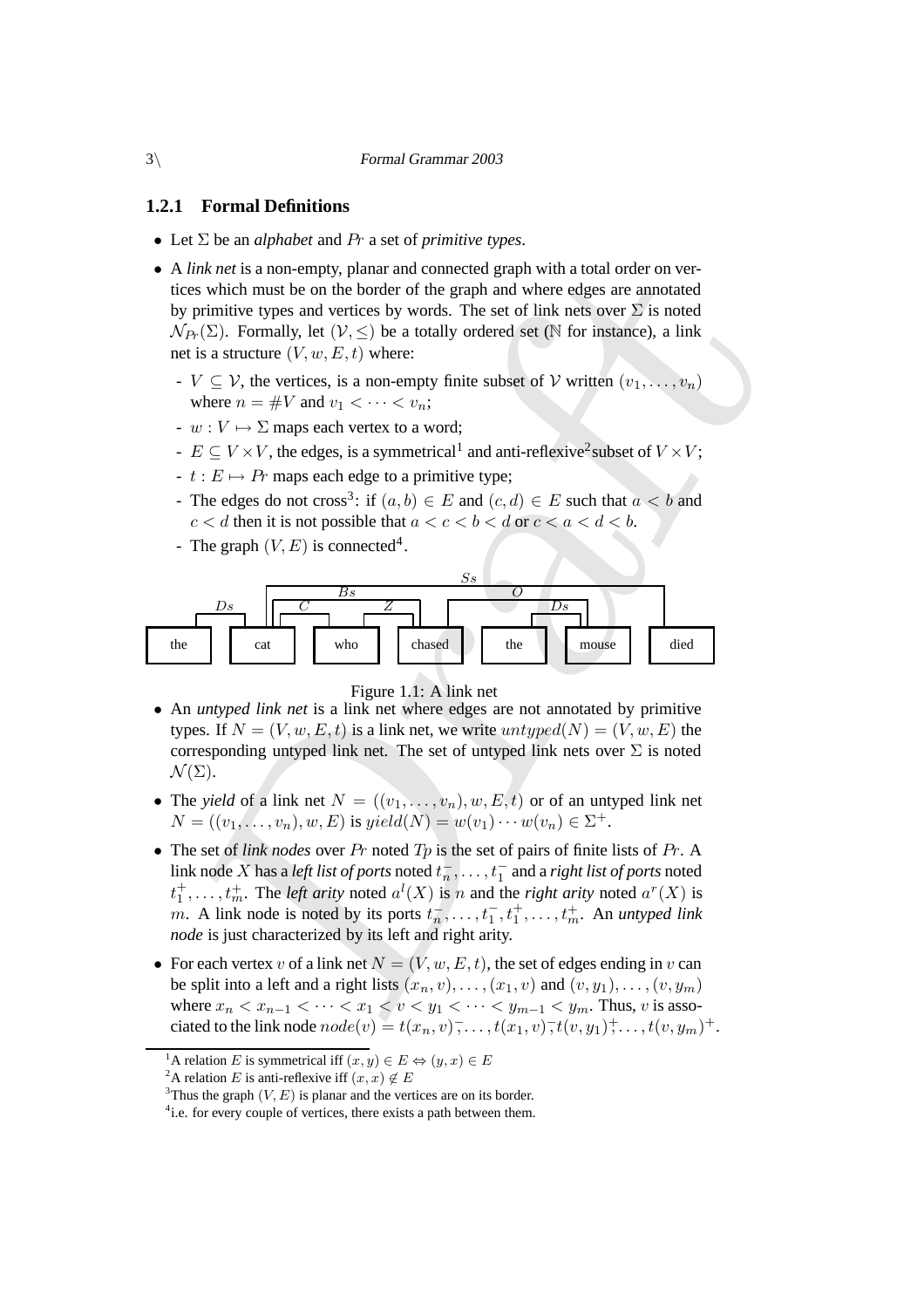

Figure 1.2: A link node

- A *link grammar* is a structure  $G = (\Sigma, I)$  where  $I : \Sigma \mapsto \mathcal{P}^f(Tp)$  is a function that maps to each element of  $\Sigma$  a finite set of *link nodes*.
- For  $a \in \Sigma$ , if  $A \in I(a)$ , G associates A to a (written  $G : a \mapsto A$ ).
- A link net  $((v_1, \ldots, v_n), w, E, t)$  is generated by G iff  $G : w(v_i) \mapsto t(v_i)$  for all  $i, 0 \leq i \leq n$ .
- An untyped link net N is generated by G iff it exists a link net  $N'$  such that  $N = untyped(N')$  and N' is generated by G.
- A sentence  $c_1 \cdots c_n \in \Sigma^+$  is generated by G iff it exists a link net N such that  $c_1 \cdots c_n = yield(N)$  and N is generated by G.
- The language of link nets of G, noted  $\mathcal{L}_{N_{P_r}(\Sigma)}(G)$  is the set of link nets generated by  $G$ .
- The language of untyped link nets of G, noted  $\mathcal{L}_{\mathcal{N}(\Sigma)}(G)$  is the set of untyped link nets generated by G.
- The language of strings of G, noted  $\mathcal{L}_{\Sigma^+}(G)$  is the set of sentences generated by  $G$ .
- Link grammars that associate at most k link nodes to each symbol of  $\Sigma$  are called k*-valued*.
- 1-valued grammars are also called *rigid*.

## **1.3 Learnability and Finite Elasticity**

**Example 1.2:** A link grammar is a structure  $G = (\sum_i D_{in}^T \cdot C_i - (D_{in}^T \cdot D_{in}^T \cdot D^T))$  word<br>
word<br>
that maps to each element of  $\Sigma$  a finite set of *fink node*.<br>
Figure 1.2: A finit word  $\sum_i (S_i D_i)$  where  $I : \Sigma \mapsto P^f(Tp)$  i We have seen in the introduction that a class of languages described by a class of grammars  $\hat{G}$  is learnable iff there exists a learning algorithm  $\phi$  from finite sets of words to G that converges to  $G^5$  for any  $G \in \mathcal{G}$  and for any growing partial enumeration of  $\mathcal{L}(G)$ .

Learnability and unlearnability properties have been widely studied from a theoretical point of view. A very useful property for our purpose is the finite elasticity property of a class of languages. This term was first introduced in Wright (1989); Motoki et al. (1991) and, in fact, it induces learnability. A very nice presentation of this notion can be found in Kanazawa (1998).

<sup>&</sup>lt;sup>5</sup>In fact, it is not the output grammars that converge but their associated languages.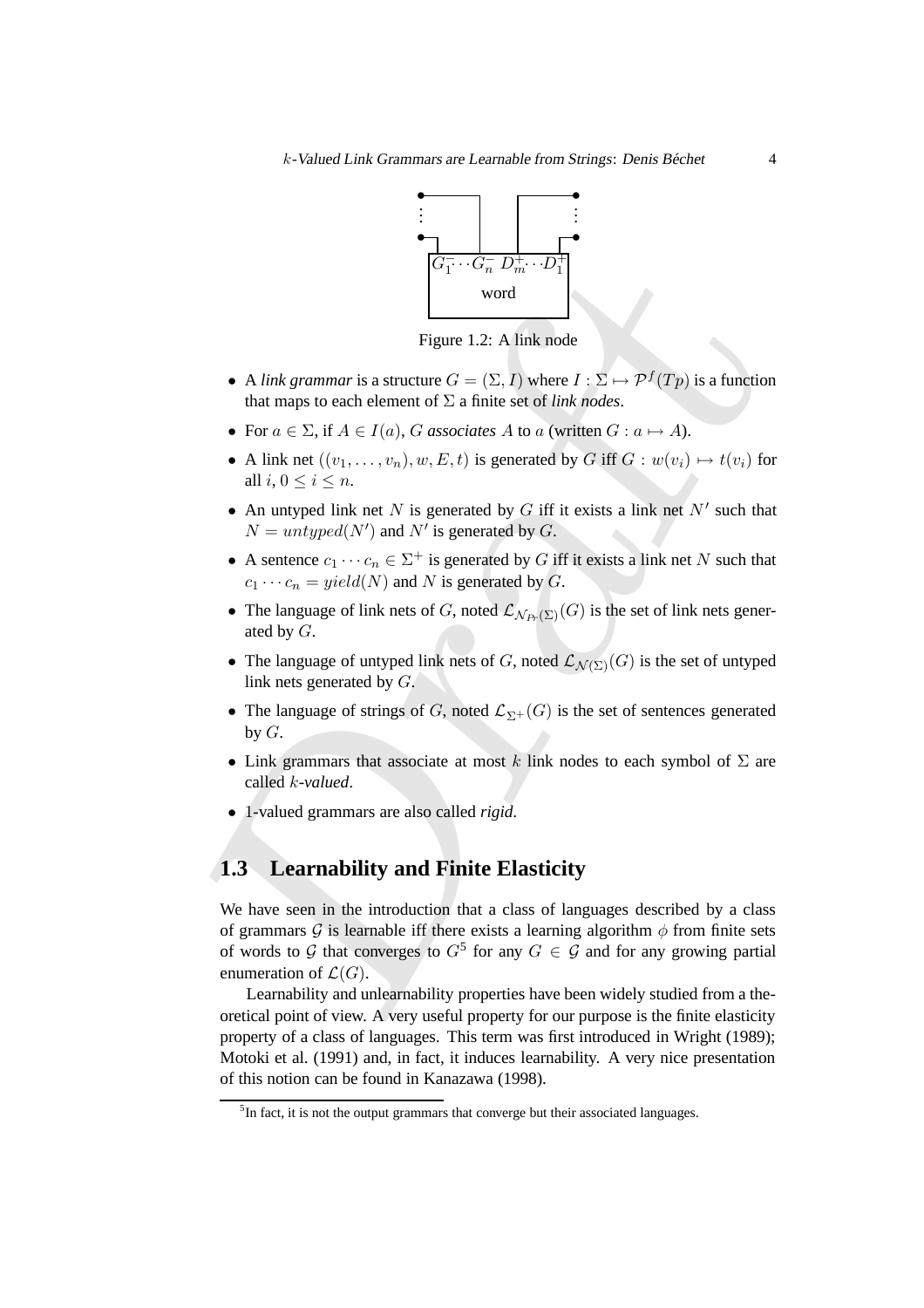#### **Definition**

- A class  $\mathcal{CL}$  of languages has *infinite elasticity* iff  $\exists (e_i)_{i \in \mathbb{N}}$  an infinite sequence of sentences,  $\exists (L_i)_{i\in\mathbb{N}}$  an infinite sequence of languages of  $\mathcal{CL}$  such that  $\forall i \in \mathcal{L}$  $\mathbb{N} : e_i \notin L_i$  and  $\{e_0, \ldots, e_{i-1}\} \subseteq L_i$ .
- A class has *finite elasticity* iff it has not infinite elasticity.

**Theorem 1 [Wright 1989]** *A class that is not learnable has infinite elasticity.*

**Corollary 2** *A class that has finite elasticity is learnable.*

Finite elasticity is a very nice property because it can be extended from a class to another one that is obtained by a *finite-valued relation*<sup>6</sup> . We use here a version of the theorem that has been proved in Kanazawa (1998) and is useful for various kind of languages (strings, structures, nets) that can be described by lists of elements of some alphabets.

**Theorem 3 [Kanasawa 1998]** *Let* M *be a class of languages over* Γ *that has finite* elasticity, and let  $R \subseteq \Sigma^* \times \Gamma^*$  be a finite-valued relation. Then the class of *languages*  ${R^{-1}[M]} = {s \in \Sigma^* | \exists u \in M \land (s, u) \in R}$  | M ∈ M} *has finite elasticity.*

## **1.4 Finite Elasticity of Rigid Untyped Link Net Grammars**

This section is concerned by grammars of untyped link nets rather than grammars of strings. The following theorem is essential because, as a corollary, the corresponding class of rigid link grammars has finite elasticity and thus is learnable from strings. This result can also be extended to the class of  $k$ -valued link grammars for every  $k$ .

**Theorem 4** *Rigid link grammars define a class of languages of untyped link nets that has finite elasticity.*

:  $c_i \not\in I_i$  and  $\{c_0, \ldots, c_{i-1}\} \subseteq I_i$ .<br>
class has *finite elasticity* iff it has not infinite elasticity.<br> **and 1 [Wright 1989]** A class that is not learnable has infinite elasticity.<br> **ary 2** A class that has finite e **Proof:** We use a result of Shinohara Shinohara (1990, 1991) that proves that *formal systems* that has *finite thickness* has finite elasticity. In Shinohara (1991) this is applied to *length-bounded elementary formal system with at most* k *rules* and also to *context sensitive languages* that are definable by at most k rules. Formal systems in Shinohara (1991) do not describe languages of strings only but also languages of terms. It can be applied to typed or untyped link nets which can be seen as well-bracketed strings (each link is associated to an opening and a closing (typed) bracket). For the class of rigid untyped link net grammars, the sketch of proof is as follows:

<sup>&</sup>lt;sup>6</sup>A relation  $R \subseteq \Sigma^* \times \Gamma^*$  is finite-valued iff for every  $s \in \Sigma^*$ , there are at most finitely many  $u \in \Gamma^*$  such that  $(s, u) \in R$ .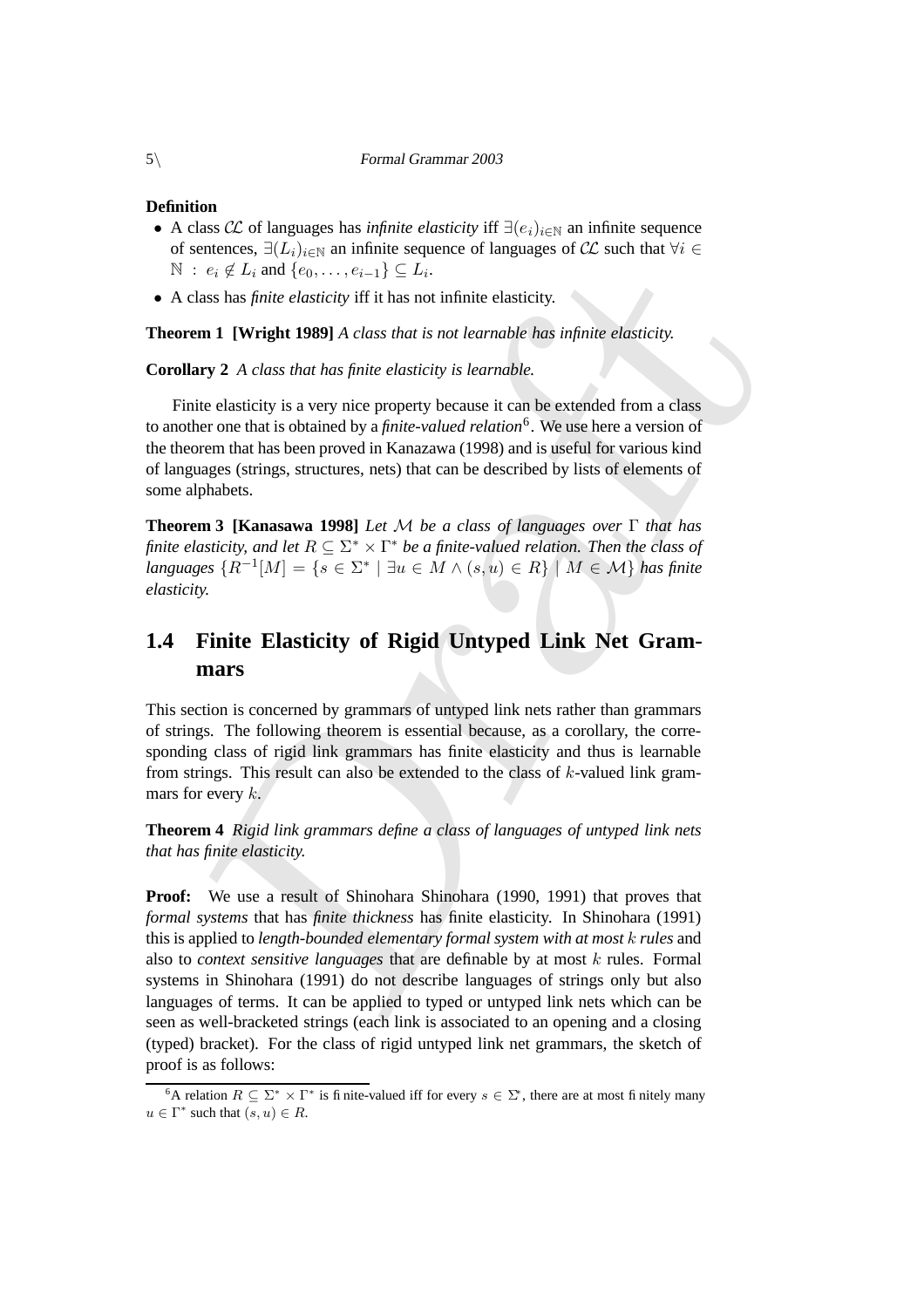- 1. **Definition.** A link grammar  $G_1 = (\Sigma_1, I_1)$  is *included* in a link grammar  $G_2 = (\Sigma_2, I_2)$  (notation  $G_1 \subseteq G_2$ ) iff  $\Sigma_1 \subseteq \Sigma_2$  and  $\forall x \in \Sigma_1$ ,  $I_1(x) \subseteq$  $I_2(x)$ .
- 2. **Definition and lemma.** The mapping  $\mathcal{L}_{\mathcal{N}(\Sigma)}$  from link grammars to untyped link net languages is monotonic: if  $G_1 \subseteq G_2$  then  $\mathcal{L}_{\mathcal{N}(\Sigma)}(G_1) \subseteq$  $\mathcal{L}_{\mathcal{N}(\Sigma)}(G_2).$
- 3. **Definition.** A grammar G is *reduced with respect to a set*  $X \subseteq \mathcal{N}(\Sigma)$ iff  $X \subseteq \mathcal{L}_{\mathcal{N}(\Sigma)}(G)$  and for each grammar  $G' \subseteq G$ ,  $X \nsubseteq \mathcal{L}_{\mathcal{N}(\Sigma)}(G')$ . Intuitively, a grammar that is reduced with respect to  $X$ , does not have redundant expression to cover all the structures of X.
- 2. **Definition and lemma.** The mapping  $\mathcal{L}_{N(Y)}$  from link grammars to ung<br>
typed link net languages is monotonic: if  $G_1 \subseteq G_2$  then  $\mathcal{L}_{N(Y)}(G_1) \subseteq$ <br>  $\mathcal{L}_{N(Y)}(G_2)$ .<br>
3. **Definition.** A grammar G is *reduced with* 4. **Lemma.** For each finite set  $X \subseteq \mathcal{L}_{\mathcal{N}(\Sigma)}(G)$ , there is a finite set of rigid untyped link net languages that correspond to the grammars that are reduced from X. This is the main part of the proof. In fact, if  $G = (\Sigma, I)$ , a rigid untyped link net grammar, is reduced with respect to  $X$  then each word that does not appear in one of the untyped link net of  $X$  must be associated through  $I$  to the empty set. The other words must be associated to exactly one type of  $Tp$  (the grammar is rigid). The left and the right arities are given by the occurrences of the word in the untyped link nets and they must be the same for all the occurrences because the language we try to learn corresponds to a *rigid* untyped link net grammar. If the sum of the left and right arities of each word in X is bound by  $m$ , and if  $n$  is the number of words that appear in X, the number of equivalent grammars<sup>7</sup> is bound by the number of partitions of a set of  $n \times m$  elements.
	- 5. **Definition.** Monotonicity and the previous property define a system that has *bounded finite thickness*.
	- 6. **Theorem.** Shinohara proves in Shinohara (1991) that a formal system that has bounded finite thickness has finite elasticity.
	- 7. **Corollary.** Rigid untyped link net languages have finite elasticity.

#### **A learning algorithm for rigid untyped link net grammars**

In fact, the notion of reduced grammars suggests a simple learning algorithm for the class of rigid untyped link net grammars. The algorithm  $\phi_1$  takes a sequence of untyped link nets  $N_1, \ldots, N_l$  and produces a link grammar that corresponds to the smallest rigid untyped link net language that is compatible to the input. Of course, this algorithm returns a failure if the sequence does not correspond to a rigid untyped link net language<sup>8</sup>.

 $7$ Equivalent grammars are grammars that are associated to the same language. A sufficient condition is the existence of a bijective relation between the primitive types of both grammars.

<sup>&</sup>lt;sup>8</sup>i.e. if this sequence is not included in at least one of the rigid untyped link net languages.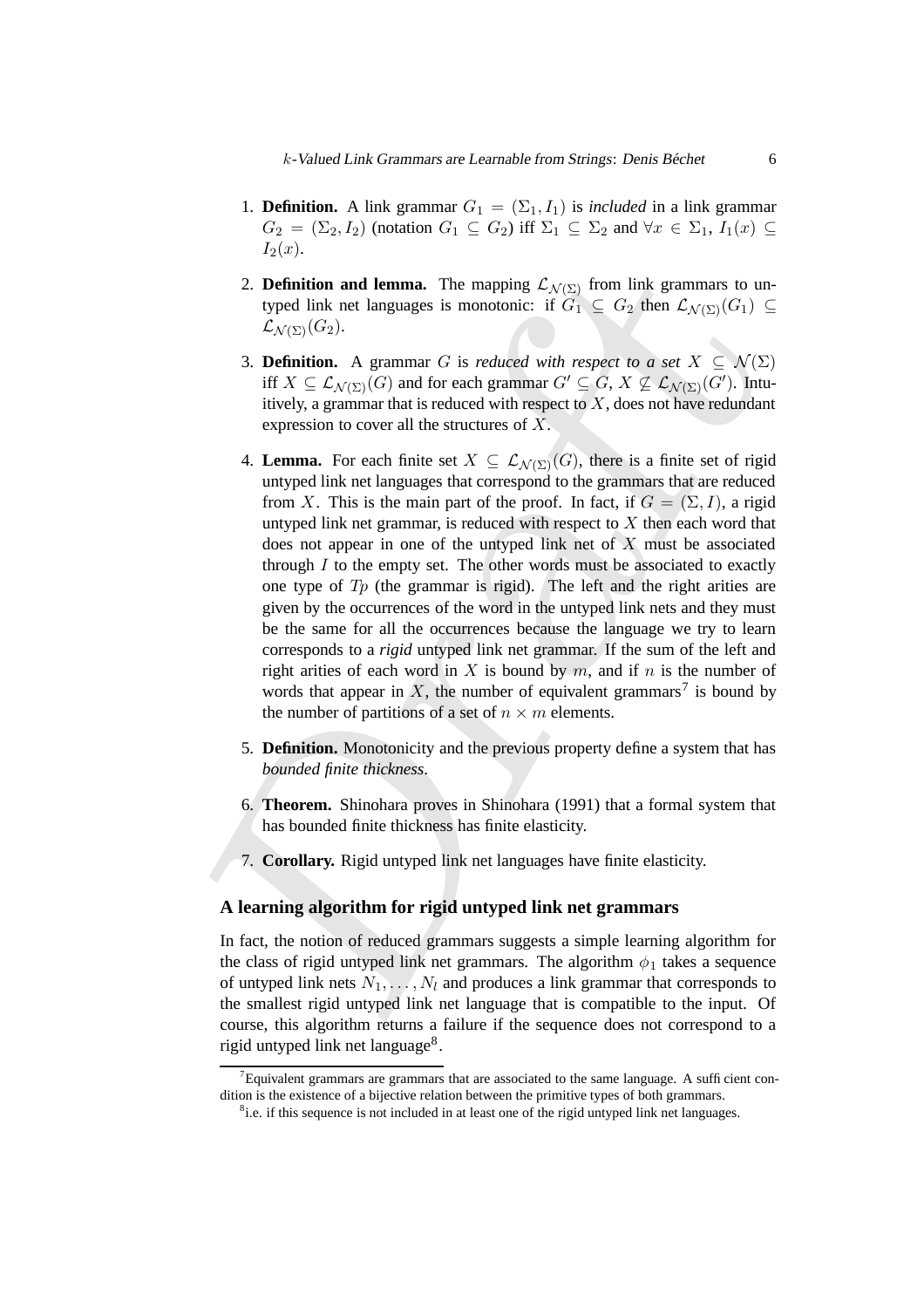- 1. We collect the occurrences of each word together with its left and right arities from the input sequence. The algorithm fails if a word is used with different left or right arities.
- 2. For each word w, we associates  $n + m$  variables corresponding to the n left ports and the *m* right ports:  $X_{-n}^w, \ldots, X_{-1}^w, X_1^w, \ldots, X_m^w$
- 3. Then, we extract equality constraints on the variables based on the links that appear in the input untyped link nets: a link corresponds to two variables on both ends that must be equal.
- 4. The equality system is resolved and a primitive type is associated to each equivalence class of variables noted  $\overline{X_i^w}$ .
- 5. For each word w that appears in the sequence and is associated to the  $n + m$ variables  $X_{-n}^w, \ldots, X_{-1}^w, X_1^w, \ldots, X_m^w$ , the output link grammar associates the link node  $\overline{X^w_{-n}}$  $\frac{1}{\sigma}, \ldots, \overline{X^{w}_{-1}}$  $\overline{X_1^w}$  $\frac{1}{2}, \ldots, \overline{X_m^w}$  $+$  to  $w$ .

**Theorem 5**  $\phi_1$  *learns rigid untyped link net grammars.* 

**Proof:**  $\phi_1$  is monotonic: if  $S_1 \subseteq S_2$  then  $\phi_1(S_2)$  returns a failure or  $\phi_1(S_1)$  and  $\phi_1(S_2)$  succeed and  $\mathcal{L}_{\mathcal{N}(\Sigma)}(\phi_1(S_1)) \subseteq \mathcal{L}_{\mathcal{N}(\Sigma)}(\phi_1(S_2))$ . This is a consequence of the fact that the equality system corresponding to  $S_1$  is a subset of the equality system corresponding to  $S_2$ .

For each word w, we associates  $n + m$  variables corresponding to the *n* left<br>for the metric equality constraints on the variables based on the links that<br>then, we extract equality constraints on the variables based on the Let  $G = (\Sigma, I)$  be a rigid link grammar and  $(N_i)_{i \in \mathbb{N}}$  an infinite sequence of untyped link nets that enumerates  $\mathcal{L}_{\mathcal{N}(\Sigma)}(G)$ . For  $i \in \mathbb{N}$ ,  $\phi_1(N_0, \ldots, N_i)$ does not return a failure because  $G$  is rigid so each word in the untyped link nets of  $\mathcal{L}_{\mathcal{N}(\Sigma)}(G)$  is used with the same left and right arities. Because  $\phi_1$  is monotonic,  $(G_i = \phi_1(N_0, \ldots, N_i))_{i \in \mathbb{N}}$  defines an infinite sequence of growing languages  $\mathcal{L}_{\mathcal{N}(\Sigma)}(G_0) \subseteq \mathcal{L}_{\mathcal{N}(\Sigma)}(G_1) \subseteq \cdots$ . Because the class has finite elasticity, this sequence must converge to a language  $L_{\infty}$  that must be (equal or) a superset of  $\mathcal{L}_{\mathcal{N}(\Sigma)}(G)$  since the sequence enumerates  $\mathcal{L}_{\mathcal{N}(\Sigma)}(G)$ . In fact, for  $i \in \mathbb{N}$ , G verifies the equality system used by  $\phi_1$  with  $N_0, \ldots, N_i$  as input, so  $\mathcal{L}_{\mathcal{N}(\Sigma)}(\phi_1(N_0,\ldots,N_i)) \subseteq \mathcal{L}_{\mathcal{N}(\Sigma)}(G)$ . Thus, we also have  $L_\infty \subseteq \mathcal{L}_{\mathcal{N}(\Sigma)}(G)$ .

## **1.5** k**-valued Link grammars are learnable from strings**

Because the class of rigid untyped link net languages has finite elasticity, we can find a finite-valued relation between rigid untyped link net languages and k-valued link languages. In fact, we define two relations and use twice Theorem 3. The first one from rigid untyped link net languages to rigid link languages and the second from rigid link languages to  $k$ -valued link languages.

**Lemma 6** *Rigid link languages have finite elasticity.*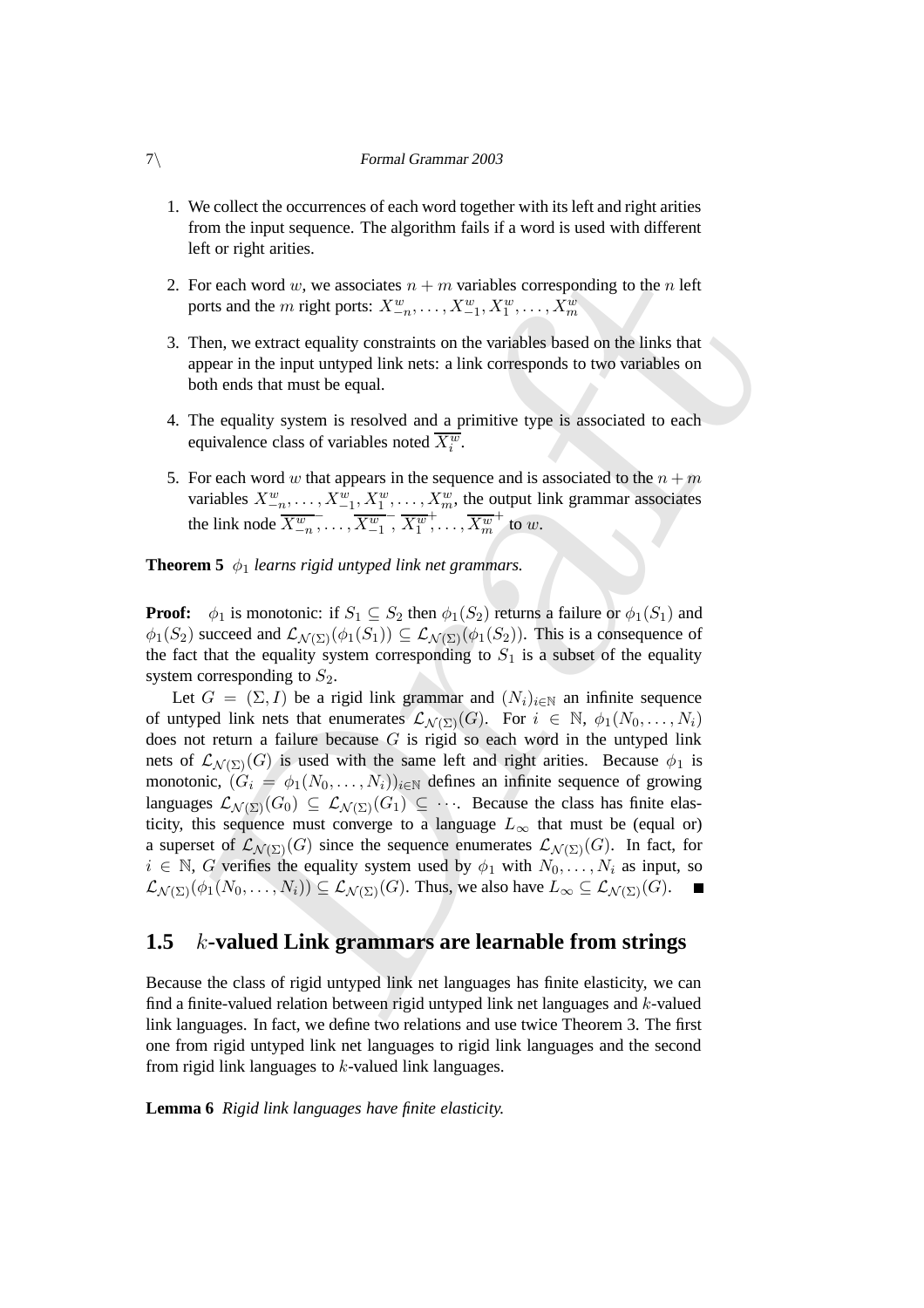**Proof:** An untyped link net  $((v_1, \ldots, v_n), w, E)$  over  $\Sigma$  is characterized by the left and right arities of each vertex. Thus, it can be completely described by the following string from the alphabet  $\Sigma \cup \{[\, , \, ]\}$  where  $[\,$  and  $]\,$  are not in  $\Sigma$ :

w(v1)**[** · · · **[** | {z } a <sup>r</sup>(v1) **]** · · · **]** | {z } a <sup>l</sup>(v2) w(v2)**[** · · · **[** | {z } a <sup>r</sup>(v2) · · · **]** · · · **]** | {z } a <sup>l</sup>(vn−1) w(vn−1)**[** · · · **[** | {z } a <sup>r</sup>(vn−1) **]** · · · **]** | {z } a <sup>l</sup>(vn) w(vn)

In fact, the relation between  $\Sigma^+$  and  $(\Sigma \cup \{\text{[},\text{]}\})^+$  that adds square brackets such that the result corresponds to an untyped link net is finite-valued. Then, because the class of languages of  $(\Sigma \cup \{[,]\})^+$  corresponding to rigid untyped link net grammars has finite elasticity, their inverse images by the previous relation, which define exactly the class of rigid link languages, have finite elasticity.

#### **Lemma 7** k*-valued link languages have finite elasticity.*

**Proof:** This is very standard. The finite-valued relation associates  $k$ -valued link grammars over  $\Sigma$  and rigid link grammars over  $\Sigma \times \{1, \ldots, k\}$ . A rigid link grammar over  $\Sigma \times \{1, \ldots, k\}$  corresponds to the k-valued link grammar where the types associated to  $(a, 1), \ldots, (a, k)$  are merged into the same entry for a.

## **1.6 Conclusion and perspectives**

We have proved in the paper that the class of rigid untyped link net languages has finite elasticity. We have given a learning algorithm for this class of languages of untyped link nets. Finally, we have proved that  $k$ -valued link grammars have also finite elasticity and thus is learnable from strings.

 $w(v_1)$ [ $\cdots$ [ $\cdots$ ] $w(v_2)$ [ $\cdots$ ]  $\cdots$ ]  $w(v_{n-1})$ <br>  $w^*(v_{n-1})$   $w^*(v_{n-1})$   $w^*(v_{n-1})$ <br>
In fact, the relation between  $\Sigma^+$  and  $\langle \Sigma \cup \{I_1\}\rangle$  that adds square bracket<br>
such that the result corresponds to an untyped This positive result may be compared to other learnability results in the same domain in particular in the field of k-valued categorial grammars. Kanazawa's positive result on classical categorial grammar is very similar to our result but other more complex but very close systems like Lambek calculus or pregroups have been proved to be not learnable from strings Foret and Le Nir (2002a,b). Due to the similarity between link grammars and Lambek calculus or pregroups presented as (proof) nets and their differences from the learnability point of view, we can try to deduce general rules for learnable classes.

For us, the reason why  $k$ -valued Lambek calculus grammars are not learnable comes from the fact that using a sequence of sentences, we can not bound the possible "interactions" (in term of proof nets, it means different set of axiom links) between two words which is not the case for k-valued link grammars because for one type there is only one possible interaction between two words. This remark may be interesting for defining useful learnable classes of logical categorial grammars that lay between classical categorial grammars and Lambek calculus.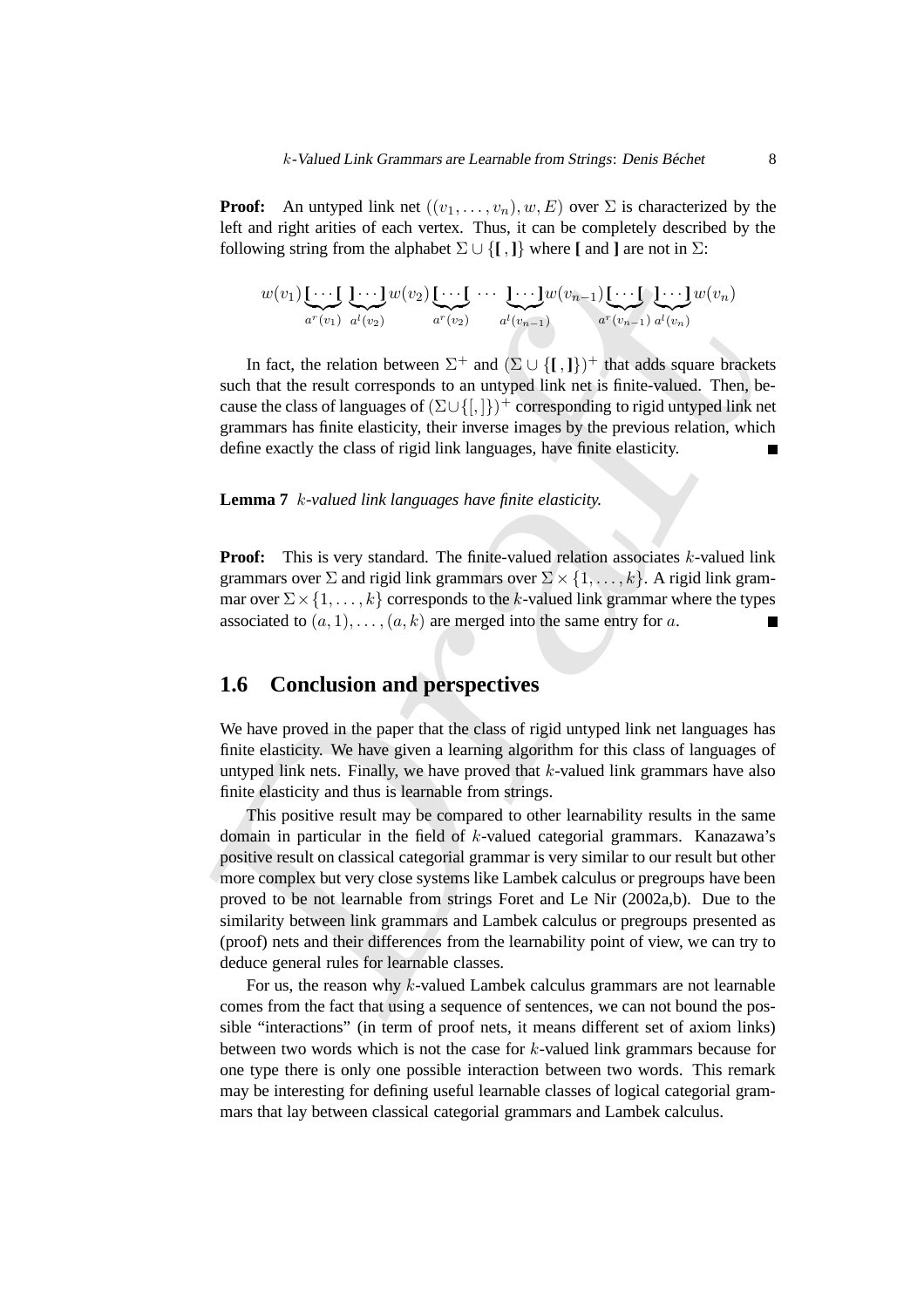## **Bibliography**

- Angluin, D. (1980). Inductive inference of formal languages from positive data. *Information and Control*, **45**:117–135.
- Fong, E. and D. Wu (1995). Learning restricted probabilistic link grammars. In *IJCAII Workshop on New Approaches to Learning for Natural Language Processing*, pp. 49–56. Montreal, Canada.
- Foret, A. and Y. Le Nir (2002a). Lambek rigid grammars are not learnable from strings. In *COLING'2002, 19th International Conference on Computational Linguistics*. Taipei, Taiwan.
- mation and Control, 45:117-135.<br>
F. and D. Wu (1995). Learning restricted probabilistic link grammars. In<br>
IM Workshop on New Approaches to Learning for Natural Language Pro-<br>
ing, pp. 49-56. Montreal, Canada.<br>
A. A. D. N Foret, A. and Y. Le Nir (2002b). On limit points for some variants of rigid lambek grammars. In *ICGI'2002, the 6th International Colloquium on Grammatical Inference*, number 2484 in Lecture Notes in Artificial Intelligence. Springer-Verlag.
- Gold, E. (1967). Language identification in the limit. *Information and control*, **10**:447–474.
- Kanazawa, M. (1998). *Learnable classes of categorial grammars*. Studies in Logic, Language and Information. FoLLI & CSLI. Distributed by Cambridge University Press.
- Kübler, S. (1998). Learning a lexicalized grammar for german. In D. Powers, ed., *NeMPaP3/CoNLL98: New Methods in Language Processing and Computational Natural Language Learning*, pp. 11–18. ACL.
- Mel'cuk, I. (1988). *Dependency Syntax: Theory and Practive*. State University of New York Press.
- Motoki, T., T. Shinohara, and K. Wright (1991). The correct definition of finite elasticity: Corrigendum to identification of unions. In *The fourth Annual Workshop on Computational Learning Theory*, p. 375. Morgan Kaufmann, San Mateo, Calif.
- Pedersen, T. and W. Chen (1995). Lexical acquisition via constraint solving. In *Working Notes of the AAAI Spring Symposium on Representation and Acquisition of Lexical Knowledge*, pp. 118–122.
- Pietra, S. D., V. D. Pietra, J. Gillett, J. Lafferty, H. Printz, and L. Ures (1994). Inference and estimation of a long-range trigram model. In *Grammatical Inference and Applications: Proceedings of the Second International Colloquim ICGI-94*, pp. 78–92. Alicante, Spain.
- Shinohara, T. (1990). Inductive inference from positive data is powerful. In *The 1990 Workshop on Computational Learning Theory*, pp. 97–110. Morgan Kaufmann, San Mateo, California.